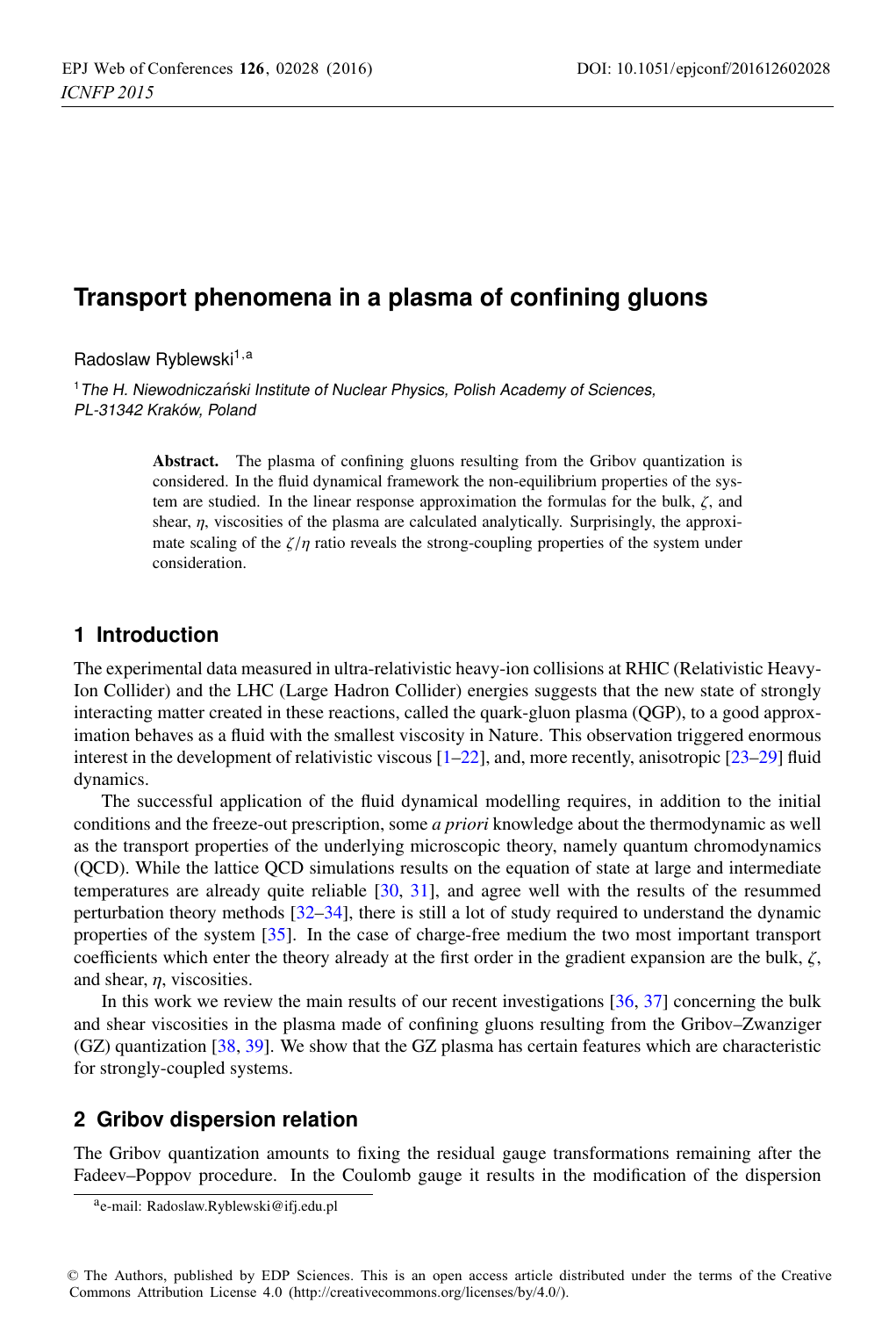relation for gluons in the infrared regime [38]

$$
E(\mathbf{k}) = \sqrt{\mathbf{k}^2 + \frac{\gamma_0^4}{\mathbf{k}^2}}.
$$
 (1)

In consequence the soft gluons are effectively removed from the physical spectrum, which leads to the confining properties of the system. At the same time a new scale, the so called Gribov scale  $\gamma_0$ , is introduced which may be found by a self-consistent solution of the gap equation [38, 39] and recently it was shown to be directly related to the (chromo)magnetic scale [40, 41]. It was Zwanziger who generalized Gribov approach to the case of finite temperatures and presented its qualitative aggreement with pure glue lattice data [39]. Recently various interesting properties of the GZ approach have been demonstrated [41–48] which makes it an interesting playground for a study of the impact of confining properties of SU(3) Yang–Mills theory on the plasma dynamics.

## **3 Fluid dynamical description of the Gribov–Zwanziger plasma**

For bulk and shear transport coefficients it is sufficient to consider the simplest  $(0+1)$ -dimensional longitudinally boost-invariant and transversally homogeneous system, which, as a matter of fact, resembles well the early-time dynamics of ultra-relativistic heavy-ion collisions. In this case the most general form of the energy-momentum tensor is

$$
T^{\mu\nu} = (\varepsilon + P_T)u^{\mu}u^{\nu} - P_Tg^{\mu\nu} + (P_L - P_T)z^{\mu}z^{\nu}, \tag{2}
$$

where the four-velocity is  $u^{\mu} = (t, 0, 0, z)/\tau$ , with  $\tau = \sqrt{t^2 - z^2}$  being proper time, and  $z^{\mu} = (z, 0, 0, t)/\tau$ . In Eq. (2) the variables  $(z, 0, 0, t) / \tau$ . In Eq. (2) the variables

$$
\varepsilon = \int \mathrm{d}K \, E(k \cdot u) \, f(\tau, w, k_{\perp}), \tag{3}
$$

$$
P_L = \int dK \frac{w^2}{\tau^2 E(k \cdot u)} \left[ 1 - \frac{\gamma_0^4}{(k \cdot u)^2} \right] f(\tau, w, k_\perp),\tag{4}
$$

$$
P_T = \int \mathrm{d}K \, \frac{k_{\perp}^2}{2 \, E(k \cdot u)} \left[ 1 - \frac{\gamma_6^4}{(k \cdot u)^2} \right] f(\tau, w, k_{\perp}), \tag{5}
$$

denote the energy density, transverse and longitudinal pressure, respectively [36, 37]. Here we introduced the phase space distribution function  $f$ ,  $\int dK(\dots) = \frac{g_0}{(2\pi)^{3/2}}$  $\int_{-\infty}^{\infty} \frac{dw}{\tau} \int d^2 k_{\perp}(\dots), k^{\mu} = (|\mathbf{k}|, \mathbf{k}) \text{ and}$  $w = k_{\parallel}t - k^0z$ . In Eqs. (3)-(5) we employed the GZ dispersion relation (1) which has the following covariant form  $\frac{136-371}{2}$ covariant form [36, 37]

$$
E(k \cdot u) = \sqrt{(k \cdot u)^2 + \frac{\gamma_0^4}{(k \cdot u)^2}}.
$$
 (6)

The dynamical properties of the system follow from the energy and momentum conservation,  $\partial_{\mu}T^{\mu\nu} = 0$ , which reduces to the single differential equation

$$
\frac{d\varepsilon}{d\tau} + \frac{\varepsilon + P_L}{\tau} = 0.
$$
 (7)

In Eq. (7) one can identify bulk and shear viscous pressure corrections through

$$
\pi = 2(P_T - P_L)/3,
$$
\n(8)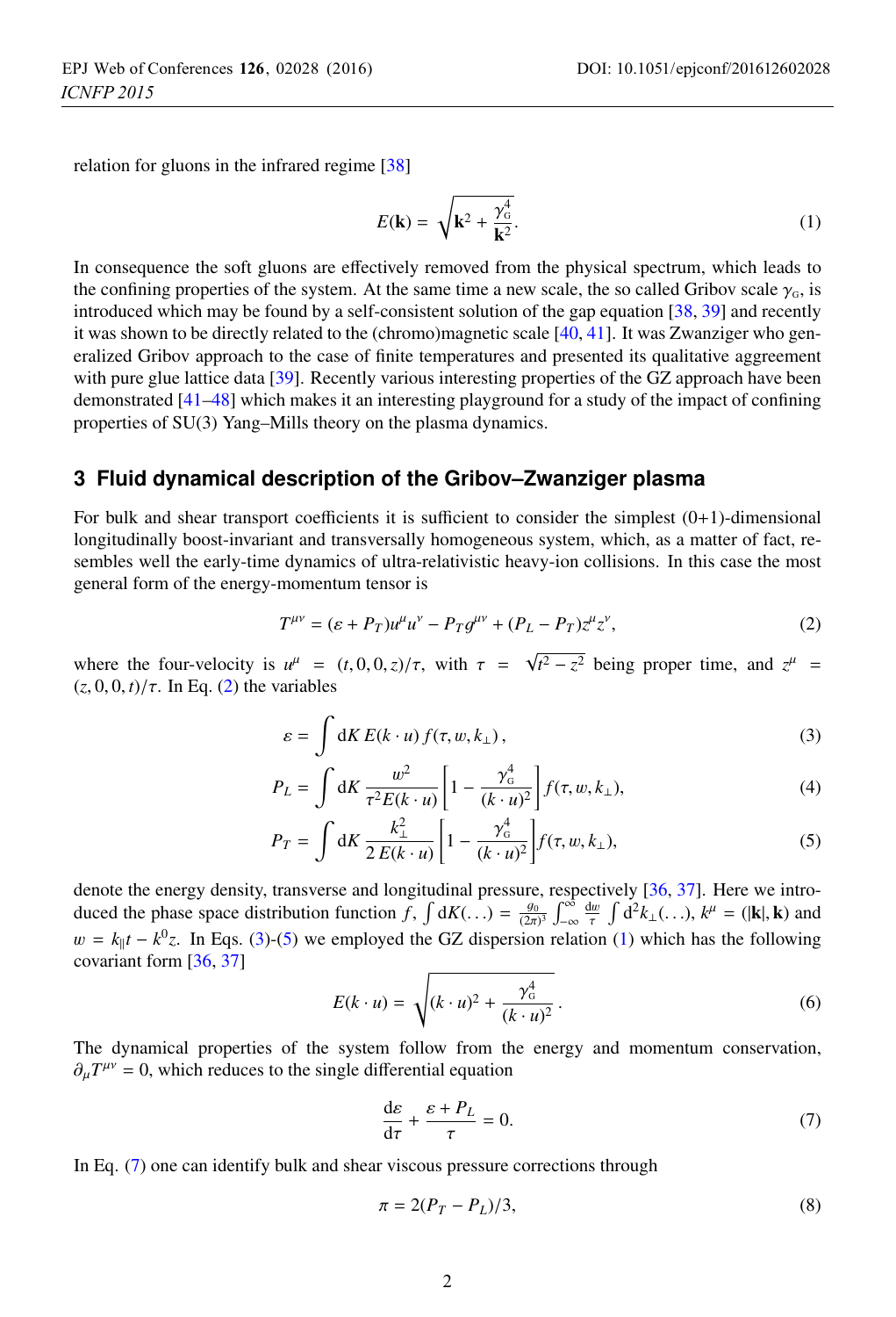and

$$
\Pi = P - P_{\text{GZ}},\tag{9}
$$

where  $P = (P_L + 2P_T)/3$  and  $P_{\text{GZ}}$  is the pressure in the GZ equilibrium, that is, in the case where *f* has the Bose–Einstein form  $f_{GZ} = \{ \exp [E(k \cdot u)/T] - 1 \}^{-1}$  and the temperature *T* follows from the local thermal Landau matching condition,  $\varepsilon(T) = \varepsilon_{\text{GZ}}(T, \gamma_{\text{G}})$ . Once the system is in the vicinity of the local thermal equilibrium the pressure corrections are well described by the Navier–Stokes expressions

$$
\pi = \frac{4}{3} \frac{\eta}{\tau}, \qquad \qquad \Pi = -\frac{\zeta}{\tau}, \tag{10}
$$

where  $\zeta$  and  $\eta$  stand for bulk and shear viscosity, respectively.

#### **4 Bulk and shear viscosity and** ζ/η **scaling**

In order to obtain explicit formulas for viscosities in the GZ plasma one can use Eqs. (8)-(10) and consider small perturbations around equilibrium state. In this case one can write

$$
f \approx f_{\text{GZ}} + \delta f + \cdots, \tag{11}
$$

which, when used together with the Boltzmann kinetic equation in the relaxation time approximation (RTA)

$$
\frac{\partial f(\tau, w, k_{\perp})}{\partial \tau} = \frac{f_{\text{GZ}}(\tau, w, k_{\perp}) - f(\tau, w, k_{\perp})}{\tau_{\text{rel}}(\tau)},\tag{12}
$$

after some algebra, leads to the following formulas

$$
\zeta = \frac{g_0 \gamma_{\rm G}^5}{3\pi^2} \frac{\tau_{\rm rel}}{T} \int_0^\infty dy \left[ c_s^2 - \frac{1}{3} \frac{y^4 - 1}{y^4 + 1} \right] f_{\rm GZ}(1 + f_{\rm GZ}),\tag{13}
$$

$$
\eta = \frac{g_0 \gamma_{\rm G}^5}{30\pi^2} \frac{\tau_{\rm rel}}{T} \int_0^\infty dy \frac{\left(y^4 - 1\right)^2}{y^4 + 1} f_{\rm gz}(1 + f_{\rm gz}),\tag{14}
$$

for bulk and shear viscosity, respectively. Above  $f_{GZ} = \{ \exp[\gamma_G \sqrt{y^2 + y^{-2}}/T] - 1 \}^{-1}$ .<br>In the left panel of Fig. 1 we plot  $\zeta$  and *n* obtained from Eqs. (13)-(14) scaled by

In the left panel of Fig. 1 we plot  $\zeta$  and  $\eta$  obtained from Eqs. (13)-(14) scaled by the equilibrium entropy density, *s*, and the relaxation time,  $\tau_{rel}$ , as functions of temperature. We observe that there is almost linear scaling of the scaled shear viscosity with temperature, similar to the ideal massless gas,  $\eta/s = T/5\tau_{rel}$ . We also observe a minor enhancement of bulk viscosity near the phase transition temperature  $T_c = 260$  MeV. Another striking result is that, different from conventional quasiparticle approaches, at low temperatures bulk viscosity dominates over the shear viscosity.

Finally, in the right panel of Fig. 1 we show the  $\zeta/\eta$  ratio scaled by the  $1/3 - c_s^2$ . We observe that  $\eta$  are termines the scaling is to a good approximation, linear. This can be seen more explicitly at large temperatures the scaling is, to a good approximation, linear. This can be seen more explicitly when one considers the large temperature expansion of the  $\zeta/\eta$  ratio. In this case one obtains an exact linear scaling

$$
\frac{\zeta}{\eta} = \kappa_{\text{GZ}} \left( \frac{1}{3} - c_s^2 \right) \qquad (T \gg \gamma_{\text{G}}), \tag{15}
$$

where  $\kappa_{GZ} = 5/2$ . This is different from the perturbative treatments of the weakly-coupled plasmas, which predict a quadratic scaling  $[49-51]$ . Surprisingly, our result seems to be in line with the results obtained in strongly-coupled theories using gauge theory/gravity duality [52–54].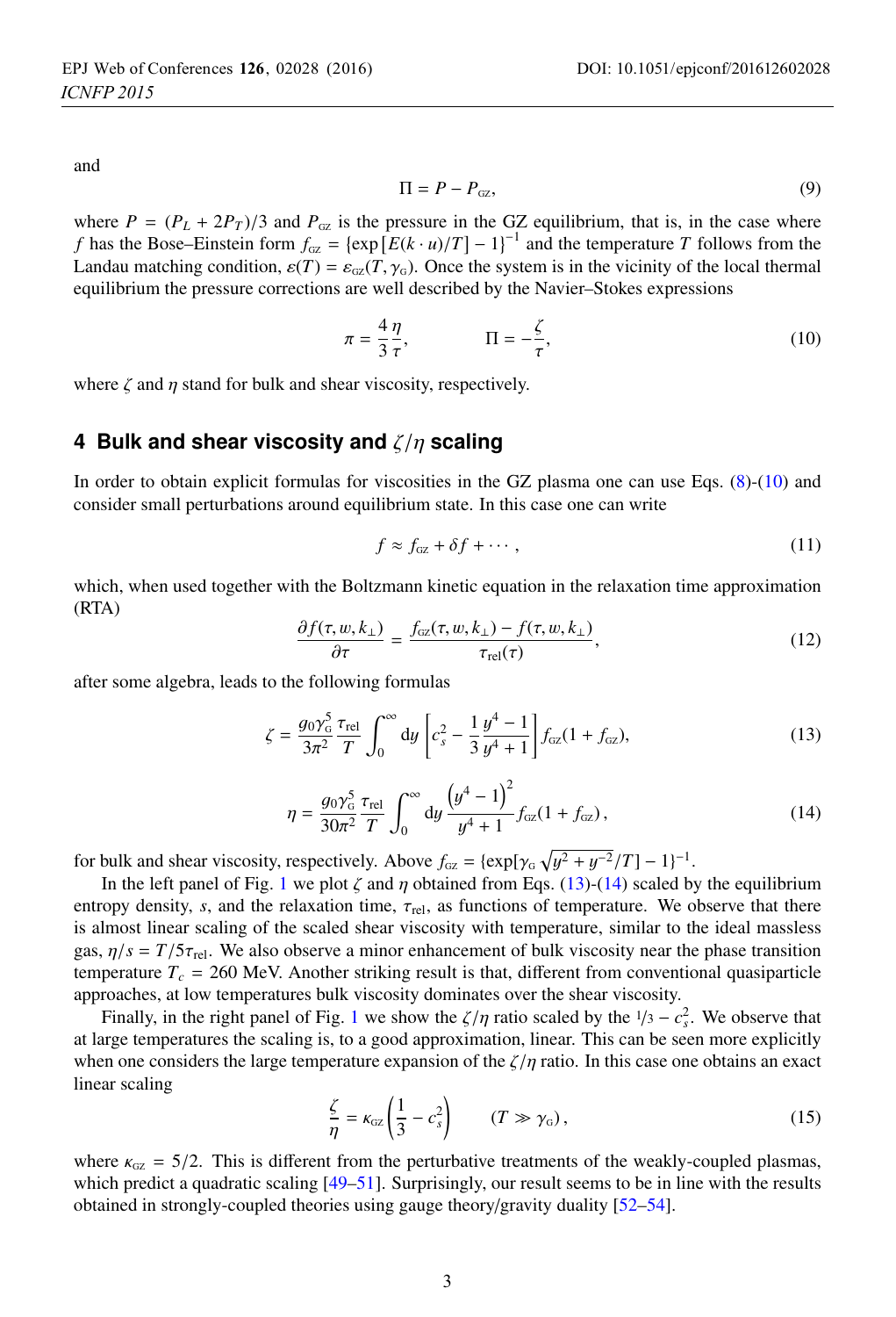

Figure 1: (Color online) Left: Analytic results on bulk (dashed blue line) and shear (solid red line) viscosity (see Eqs. (13) and (14), respectively) scaled by equilibrium entropy density and the relaxation time as functions of the temperature. Right: The bulk to shear viscosity ratio scaled by the difference <sup>1/3</sup> −  $c_s^2$  for the Gribov–Zwanziger plasma and the Bose–Einstein plasma of massive particles with the mass  $m = \sqrt{2}$  $m = \sqrt{2}\gamma_{\rm G}.$ <br>mass  $m = \sqrt{2}\gamma_{\rm G}.$ 

# **5 Conclusions**

In this work we reviewed our recent results concerning the transport coefficients, namely shear and bulk viscosities, for a system composed of gluons resulting from the Gribov–Zwanziger quantization. The GZ procedure allows us to include the confining effects in the gluon system in a straightforwad way and, in consequence, to understand better the beviour of the SU(3) Yang-Mills plasma.

Using the fluid dynamical considerations in the small perturbation limit we found the exact analytic formulas for the transport coefficients. Based on the analysis of the obtained expressions we observe various properties of the system which are characteristic for the strongly-coupled systems. In particular, at large temperatures, we found the linear scaling of the  $\zeta/\eta$  ratio with the difference  $1/3 - c_s^2$ , which is similar to the one found in strongly-coupled non-conformal gauge theory plasma. Our findings stay in line with the well established understanding of the quark-gluon plasma as the strongly-coupled fluid with small viscosity.

#### **Acknowledgements**

Author would like to thank Wojciech Florkowski, Nan Su and Konrad Tywoniuk for the fruitful collaboration. This work was supported by the Polish National Science Center grant No. DEC-2012/07/D/ST2/02125.

## **References**

- [1] A. Muronga, Phys. Rev. Lett. 88, 062302 (2002), nucl-th/0104064
- [2] U.W. Heinz, H. Song, A.K. Chaudhuri, Phys.Rev. C73, 034904 (2006), nucl-th/0510014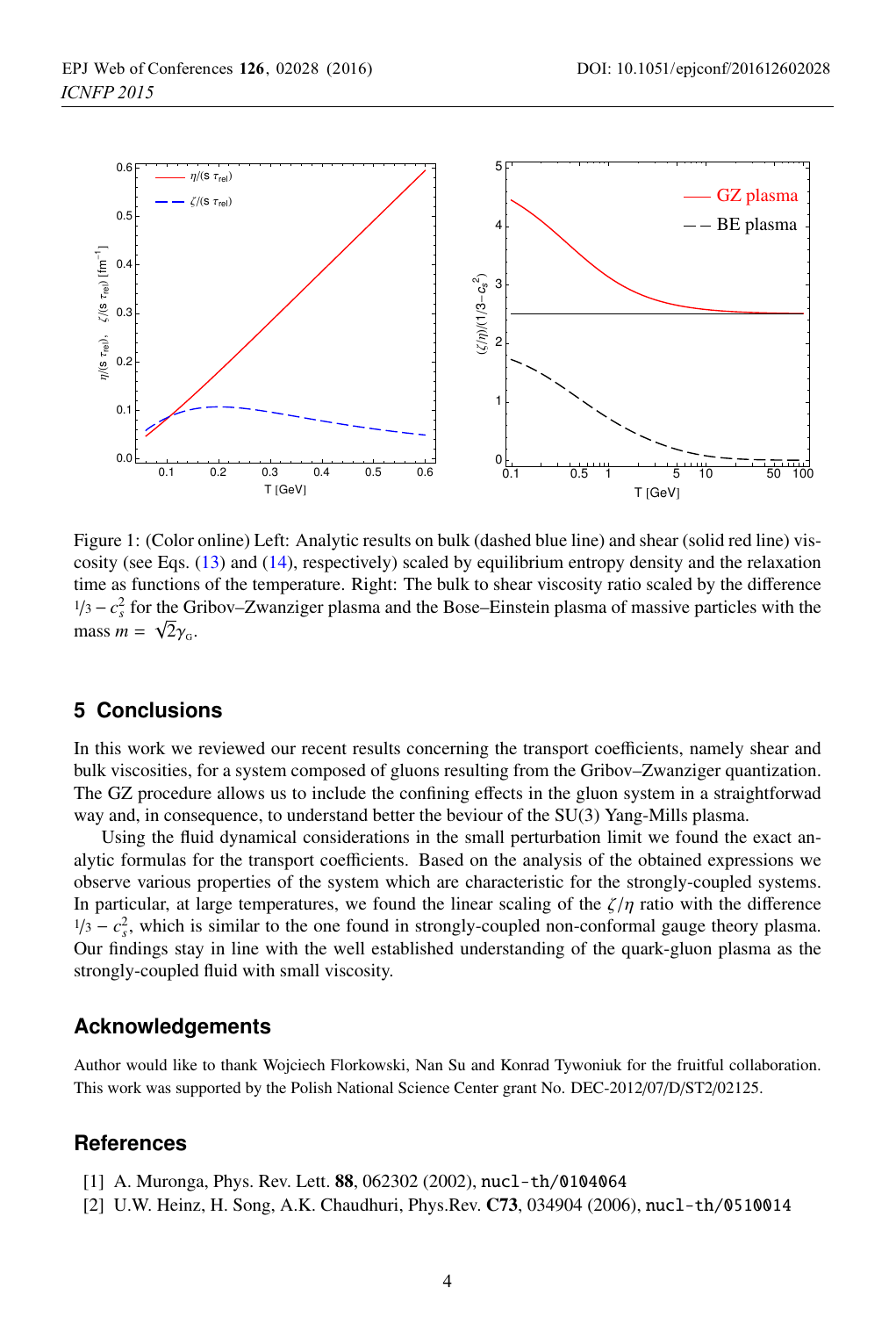- [3] R. Baier, P. Romatschke, U.A. Wiedemann, Phys. Rev. C73, 064903 (2006), hep-ph/0602249
- [4] K. Dusling, D. Teaney, Phys. Rev. C77, 034905 (2008), 0710.5932
- [5] M. Chojnacki, W. Florkowski, W. Broniowski, A. Kisiel, Phys. Rev. C78, 014905 (2008), 0712.0947
- [6] M. Luzum, P. Romatschke, Phys. Rev. Lett. 103, 262302 (2009), 0901.4588
- [7] G.S. Denicol, T. Kodama, T. Koide, P. Mota, Phys. Rev. C80, 064901 (2009), 0903.3595
- [8] P. Bozek, Phys. Rev. C81, 034909 (2010), 0911.2397
- [9] A. El, Z. Xu, C. Greiner, Phys. Rev. C81, 041901 (2010), 0907.4500
- [10] J. Peralta-Ramos, E. Calzetta, Phys.Rev. C82, 054905 (2010), 1003.1091
- [11] B.H. Alver, C. Gombeaud, M. Luzum, J.Y. Ollitrault, Phys. Rev. **C82**, 034913 (2010), 1007.5469
- [12] G. Denicol, T. Koide, D. Rischke, Phys.Rev.Lett. 105, 162501 (2010), 1004.5013
- [13] B. Schenke, S. Jeon, C. Gale, Phys.Rev.Lett. 106, 042301 (2011), 1009.3244
- [14] P. Bozek, Phys.Rev. C85, 034901 (2012), 1110.6742
- [15] H. Niemi, G.S. Denicol, P. Huovinen, E. Molnár, D.H. Rischke, Phys. Rev. C 86, 014909 (2012)
- [16] P. Bozek, W. Broniowski, Phys. Rev. Lett. 109, 062301 (2012), 1204.3580
- [17] I.A. Karpenko, Yu.M. Sinyukov, K. Werner, Phys. Rev. C87, 024914 (2013), 1204.5351
- [18] J. Peralta-Ramos, E. Calzetta, Phys.Rev. D87, 034003 (2013), 1212.0824
- [19] P. Bozek, A. Bzdak, V. Skokov, Phys. Lett. B728, 662 (2014), 1309.7358
- [20] G. Denicol, S. Jeon, C. Gale, Phys.Rev. C90, 024912 (2014), 1403.0962
- [21] F.G. Gardim, J. Noronha-Hostler, M. Luzum, F. Grassi, Phys. Rev. C91, 034902 (2015), 1411.2574
- [22] R.S. Bhalerao, A. Jaiswal, S. Pal, Phys. Rev. C92, 014903 (2015), 1503.03862
- [23] M. Martinez, M. Strickland, Nucl. Phys. A848, 183 (2010), 1007.0889
- [24] W. Florkowski, R. Ryblewski, Phys. Rev. C83, 034907 (2011), 1007.0130
- [25] L. Tinti, W. Florkowski, Phys. Rev. C89, 034907 (2014), 1312.6614
- [26] D. Bazow, U.W. Heinz, M. Strickland, Phys. Rev. C90, 054910 (2014), 1311.6720
- [27] D. Bazow, U.W. Heinz, M. Martinez, Phys.Rev. C91, 064903 (2015), 1503.07443
- [28] M. Nopoush, M. Strickland, R. Ryblewski, D. Bazow, U. Heinz, M. Martinez, Phys. Rev. C92, 044912 (2015), 1506.05278
- [29] L. Tinti (2015), 1506.07164
- [30] A. Bazavov et al. (HotQCD), Phys. Rev. D90, 094503 (2014), 1407.6387
- [31] S. Borsanyi, Z. Fodor, C. Hoelbling, S.D. Katz, S. Krieg, K.K. Szabo, Phys. Lett. B730, 99 (2014), 1309.5258
- [32] J.O. Andersen, L.E. Leganger, M. Strickland, N. Su, JHEP 08, 053 (2011), 1103.2528
- [33] S. Mogliacci, J.O. Andersen, M. Strickland, N. Su, A. Vuorinen, JHEP 12, 055 (2013), 1307.8098
- [34] N. Haque, A. Bandyopadhyay, J.O. Andersen, M.G. Mustafa, M. Strickland, N. Su, JHEP 05, 027 (2014), 1402.6907
- [35] H.B. Meyer, Eur. Phys. J. A47, 86 (2011), 1104.3708
- [36] W. Florkowski, R. Ryblewski, N. Su, K. Tywoniuk (2015), 1504.03176
- [37] W. Florkowski, R. Ryblewski, N. Su, K. Tywoniuk (2015), 1509.01242
- [38] V.N. Gribov, Nucl. Phys. **B139**, 1 (1978)
- [39] D. Zwanziger, Nucl. Phys. **B323**, 513 (1989)